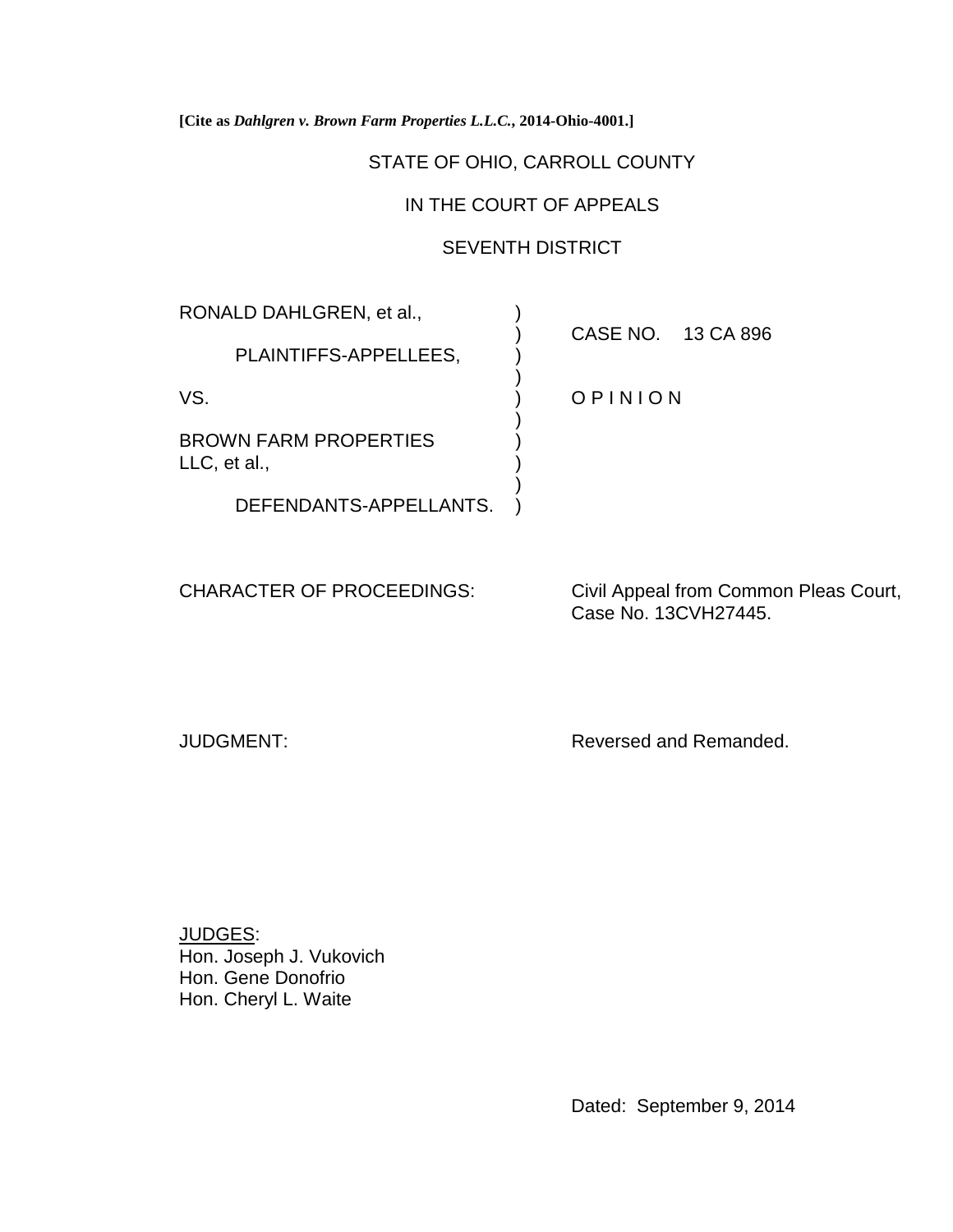# APPEARANCES:

For Plaintiffs-Appellees: Attorney Eric Johnson

120 West Main Street Canfield, Ohio 44406 (For the Dahlgren)

Attorney Clay Keller Attorney Michael Altvater One Cascade Plaza, Suite 1010 Akron, Ohio 44308 (For Chesapeake)

For Defendant-Appellant: And Attorney John Rambacher Attorney Michael Kahlenberg 825 South Main Street North Canton, Ohio 44720 (For Brown Farm Properties)

> Attorney J. David Horning 400 South Douglas Highway Gillette, Wyoming 82716 (For Thomas Beadnell)

Attorney Sean Smith P.O. Box 252 Carrollton, Ohio 44615 (For Brian Wagner)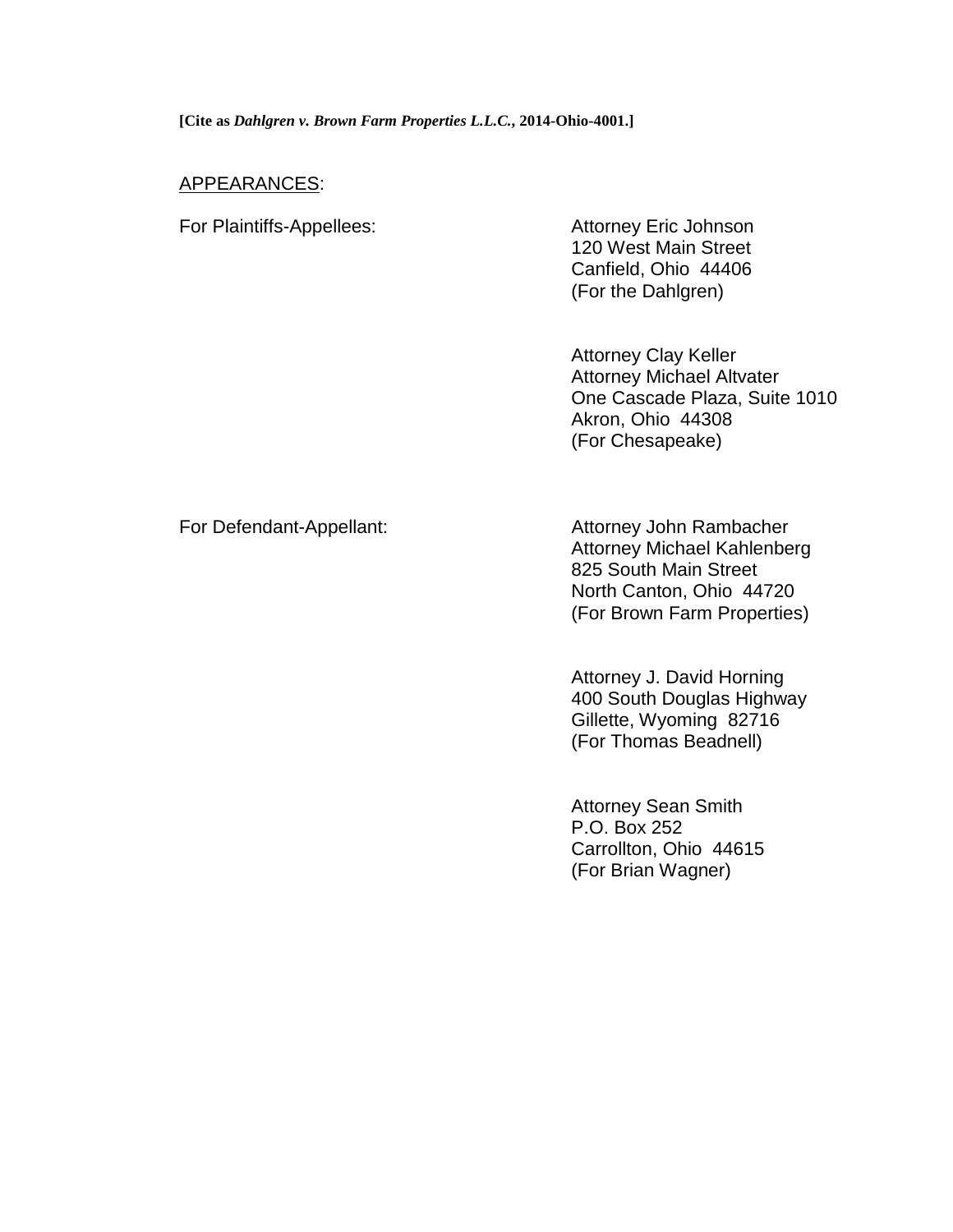**[Cite as** *Dahlgren v. Brown Farm Properties L.L.C.***, 2014-Ohio-4001.]** VUKOVICH, J.

**{¶1}** The defendant surface owners appeal the decision of the Carroll County Common Pleas Court which granted judgment to the Dahlgren family plaintiffs allowing them to maintain title to their severed mineral interests. The trial court denied the surface owners' assertion that the mineral interests had been abandoned and were automatically reunited with the surface under the 1989 Dormant Mineral Act. The court concluded that as no action was taken by the surface owners prior to the enactment of the 2006 version of the DMA, only the new version applied. Based upon prior holdings of this court, the trial court's decision is reversed, and the case is remanded for the entry of an order of abandonment.

### STATEMENT OF THE CASE

**{¶2}** In 1949, Leora Perry Dahlgren sold over 225 acres in Carroll County. At that time, she severed the minerals and reserved them for herself. When she died in 1977, her children inherited her mineral interest. In 2009 and thereafter, the Dahlgren heirs started signing oil and gas leases, which are currently all held by Chesapeake Exploration LLC. In 2012, a notice of intent to declare mineral interests abandoned was sent by a landowner, and some Dahlgren heirs responded by filing claims to preserve the mineral interests. No affidavit of abandonment was then filed by the landowners. Due to the uncertainty, Chesapeake escrowed payments.

**{¶3}** In 2013, the Dahlgrens filed a declaratory judgment action against surface owners Brown Farm Properties LLC, Brian Wagner, and Thomas Beadnell. The three surface owners filed counterclaims asking the court to find the mineral interests abandoned and asserting that compliance with the 2006 DMA was not required due to the self-executing feature of the 1989 DMA. Chesapeake was named as a defendant but supported the claims of the mineral holders over the surface owners.

**{¶4}** On August 5, 2013, the parties filed a stipulation. The filing recited the stipulated facts, asked the court to decide the case on the briefs, and acknowledged that no trial was necessary. It was stipulated that the mineral interests were not the subject of any title transactions from March 22, 1969 through March 22, 1992, nor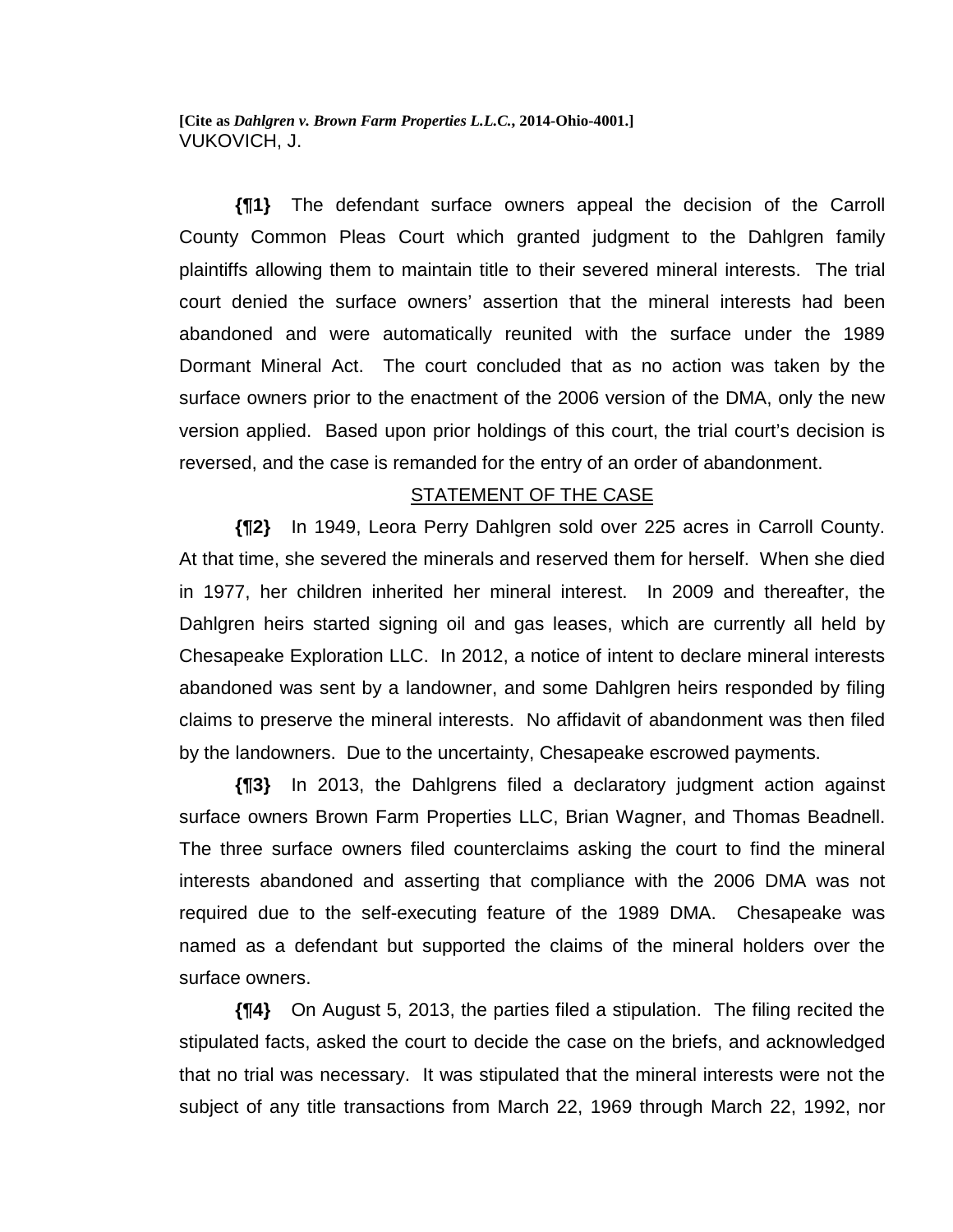any time thereafter until a lease was signed for part of the mineral interest in 2009. It was stipulated that no other savings event or condition existed during those times either.

**{¶5}** The stipulations concluded that if the oil and gas interests have as a matter of law been abandoned and vested in the surface owner by operation of former R.C. 5301.56, then the surface owners are the holders of the mineral interests, but if the oil and gas interests were not as a matter of law abandoned and vested in the surface owner by operation of former R.C. 5301.56, then the surface owners make no claim to the oil and gas underlying the realty. The parties then filed briefs in support of their respective requests for judgment.

**{¶6}** On November 13, 2013, the trial court ruled that the 2006 DMA controls and thus there was no abandonment. The court noted that the DMA is part of the Marketable Title Act, which states that 5301.47 to 5301.56 shall be liberally construed to effect the legislative purpose of simplifying and facilitating land transactions by allowing reliance on a record chain of title. *See* R.C. 5301.55. The court found that the surface owners' interpretation conflicts with this legislative purpose. The court also pointed out that forfeitures are not favored. The court expressed "doubt" about the constitutionality of the 1989 DMA as it did not specifically outline how to dispute the abandonment and opined that the 2006 amendments intended to resolve the issue of notice and opportunity to be heard.

**{¶7}** The trial court accepted the surface owners' argument that the 1989 DMA deemed rights abandoned if none of the statutory conditions existed within twenty years of March 22, 1989 with allowance for the three year grace period. However, the court found that at most, the lack of a statutory savings event created inchoate rights, essentially opining that the statute could not actually vest an ownership interest without judicial confirmation or opportunity for the mineral owner to contest the lack of a saving events. The court concluded that before a right could become more than inchoate, the 1989 DMA impliedly required implementation, such as by a recorded abandonment claim or court proceedings to confirm abandonment.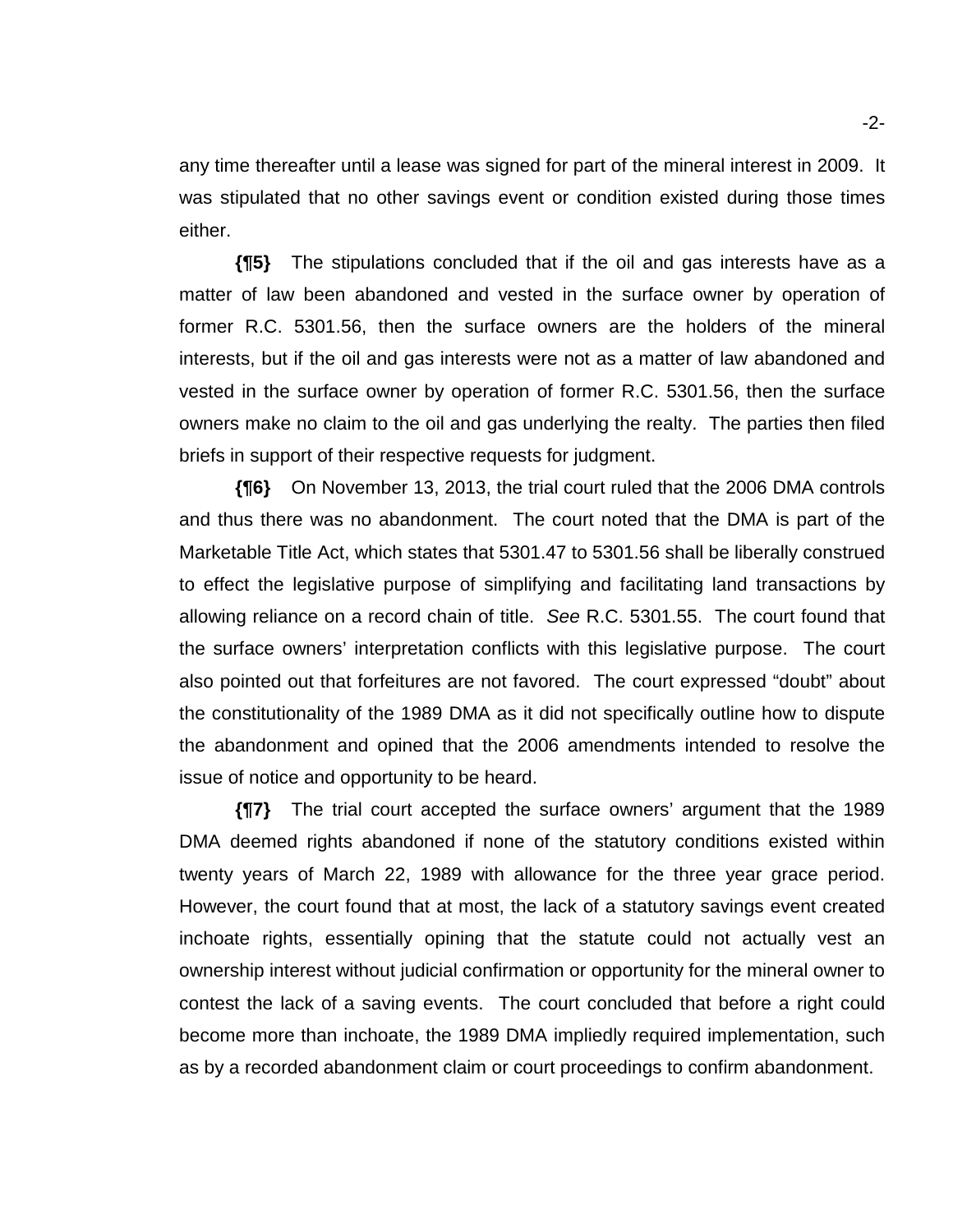**{¶8}** The court added that absent implementation or enforcement of abandoned rights before the 2006 amendments, the surface owner lost the opportunity to proceed under the 1989 DMA and must now comply with the 2006 procedures. On this topic, the court found that existing procedures govern a court proceeding, opining that the changes were procedural ones that did not affect substantive rights. The surface owners filed a timely notice of appeal.

### DORMANT MINERAL ACT

**{¶9}** The 1989 Dormant Mineral Act became effective on March 22, 1989 in R.C. 5301.56 as an addition to the Ohio Marketable Title Act, which is contained within R.C. 5301.47 through R.C. 5301.56. The 1989 DMA provides that a mineral interest held by one other than the surface owner "shall be deemed abandoned and vested in the owner of the surface" if no savings event occurred within the preceding twenty years. R.C. 5301.56(B)(1)(c) (unless the mineral interest is (a) in coal or (b) held by the government).

**{¶10}** The six savings events are as follows: (i) the mineral interest was the subject of a title transaction that has been filed or recorded in the recorder's office, (ii) there was actual production or withdrawal by the holder, (iii) the holder used the mineral interest for underground gas storage; (iv) a mining permit has been issued to the holder; (v) a claim to preserve the mineral interest was filed; or (vi) a separately listed tax parcel number was created. R.C. 5301.56(B)(1)(c)(i)-(vi).

**{¶11}** The statute provided the following grace period: "A mineral interest shall not be deemed abandoned under division (B)(1) of this section because none of the circumstances described in that division apply, until three years from the effective date of this section." R.C. 5301.56(B)(2). There were no obligations placed upon the surface owner prior to the statutory abandonment and vesting.

**{¶12}** On June 30, 2006, amendments to the DMA became effective. No grace period was provided. The language in division (B), "shall be deemed abandoned and vested in the owner of the surface," now operates only if none of the savings events apply **and** "if the requirements established in division (E) of this section are satisfied." R.C. 5301.56(B).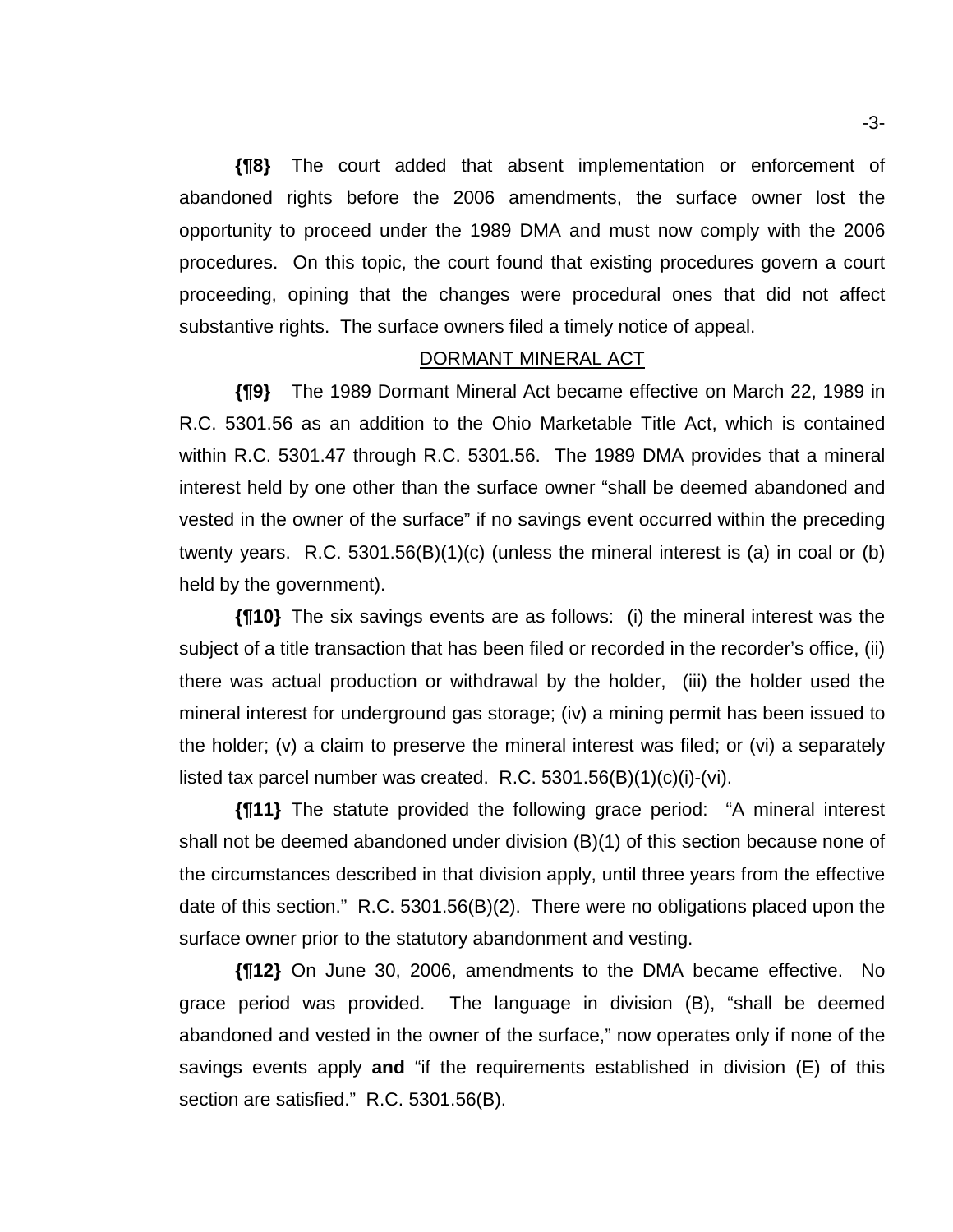**{¶13}** "Before a mineral interest becomes vested under division (B) of this section in the owner of the surface of the lands subject to the interest," the surface owner shall provide a specific notice and file a timely affidavit of abandonment with the county recorder. R.C. 5301.56(E). *See also* R.C. 5301.56(E)(1) (notice by certified mail return receipt requested to each holder or each holder's successors or assignees, at the last known address, but if service of notice cannot be completed to any holder, then notice by publication), (E)(2) (affidavit of abandonment must be filed at least 30 but not later than 60 days after date notice is served or published), (F), (G) (specifying what the notice and affidavit must contain). In addition, the new twentyyear period for finding abandonment looks back from the date of this notice.

**{¶14}** The 2006 DMA also adds that that a mineral holder who claims an interest has not been abandoned may file with the recorder: (a) a claim to preserve or (b) an affidavit containing a savings event within 60 days after the notice of abandonment is served or published. R.C. 5301.56(H)(1). If no such timely document is recorded, then the surface owner "who is seeking to have the interest deemed abandoned and vested in the owner" shall file with the recorder a notice of the failure to file. R.C. 5301.56(H)(2) (was called memorialization; changed to "notice of failure to file" on January 31, 2014). "Immediately after" such recording, "the mineral interest shall vest in the owner of the surface \* \* \*." *Id.*

#### ASSIGNMENT OF ERROR NUMBER ONE

**{¶15}** The appellant surface owners set forth two assignments of error, the first of which provides: "The trial court erred in retroactively applying the 2006 version of the Ohio Dormant Mineral Act to a mineral interest that was deemed automatically abandoned and vested in the Surface Owners, pursuant to a previous version of the Act."

**{¶16}** Appellants assert that the 1989 DMA contains an automatic, selfexecuting feature by stating that the mineral interest shall be deemed abandoned and vested in the owner of the surface if none of the savings conditions apply in the pertinent time period. They argue that the 2006 DMA was not expressly made retrospective and thus its new procedures and rights should be applied only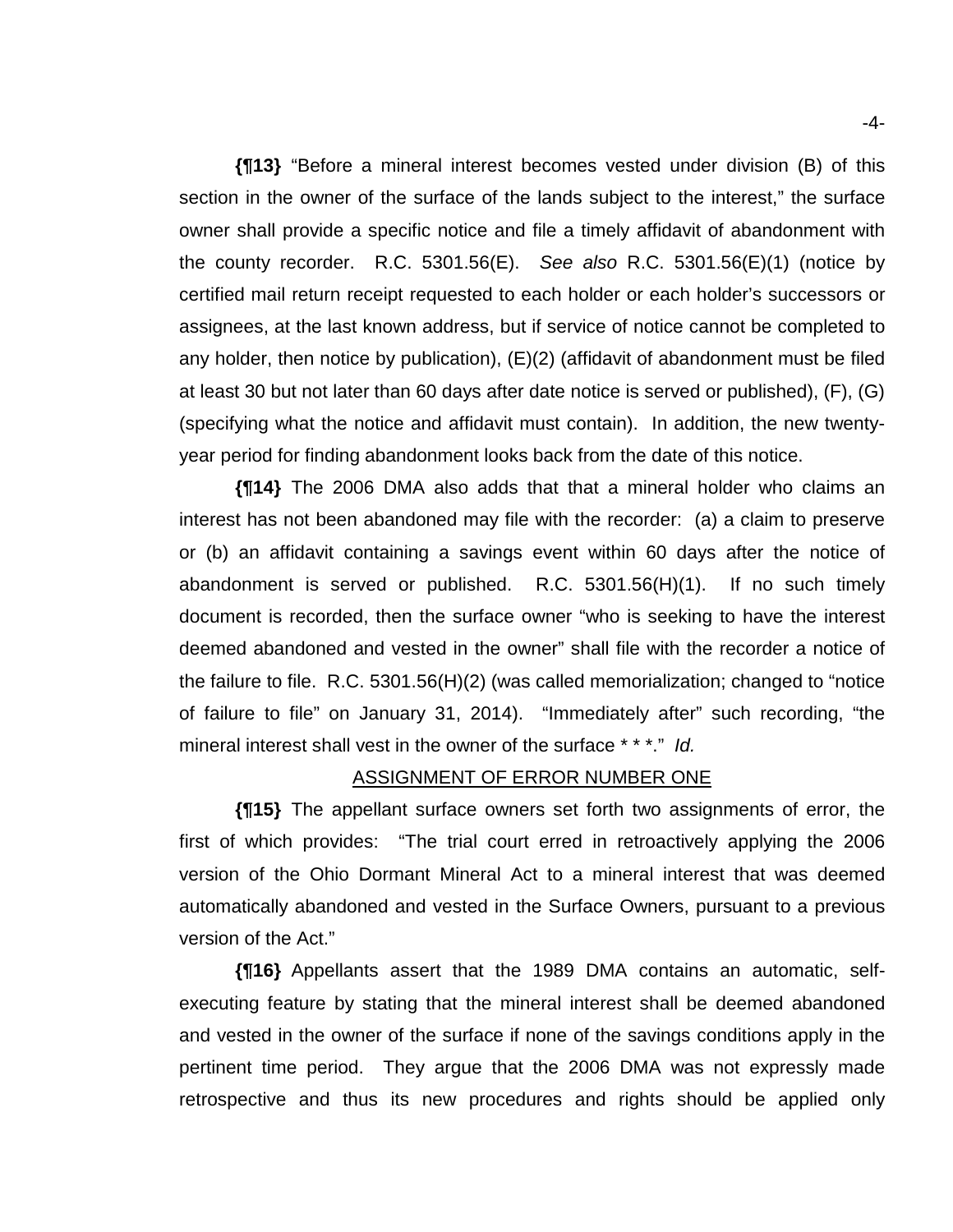prospectively without erasing previous mineral interests that automatically vested in the surface owner, citing R.C. 1.48. Appellants point out that a reenactment, amendment, or repeal does not affect the prior operation of a statute or any right, privilege, or obligation previously acquired, accrued, accorded, or incurred under the prior statute, citing R.C. 1.58.

**{¶17}** It is urged that the trial court erred in creating an affirmative duty on the part of the surface owner where the statute contains no such duty. Appellants conclude that a court cannot imply that certain acts must be done in order for a surface owner to maintain vested rights under a statute and that if such acts are not done by the time a new statute is enacted, then the surface owner loses the ability to proceed to have their previously vested rights declared by a court.

**{¶18}** Appellees respond that the mere fact of a look-back period shows that the DMA was intended to apply retrospectively. They insist that the 2006 amendments deal only with procedural and remedial matters and do not affect substantive rights, urging that a surface owner still has a right to recapture the minerals under the 2006 act but must follow various new procedures in order to do so. They contend that the only right given to the surface owners under the 1989 DMA was the potential for abandonment and vesting, which potential still exists after the 2006 amendments. Appellees agree with the trial court's position that any right was inchoate and conclude that the 1989 DMA was not automatic or self-executing because such words were not contained in the statute.

**{¶19}** Appellees state that there was no prior operation of a statute under R.C. 1.58 because no judicial action or official act was instituted under that statute while it existed. It is also suggested that the twenty-year period in the 1989 DMA be read looking back twenty years from the date of a court action, concluding that if one does not file an action during the existence of the act, there can be no action filed under the act. Appellees note that we did not discuss the 1989 DMA and applied only the 2006 DMA in *Dodd*. They assert that the word "deemed" merely created a rebuttable presumption and refer to the legislative intent stated in R.C. 5301.55 that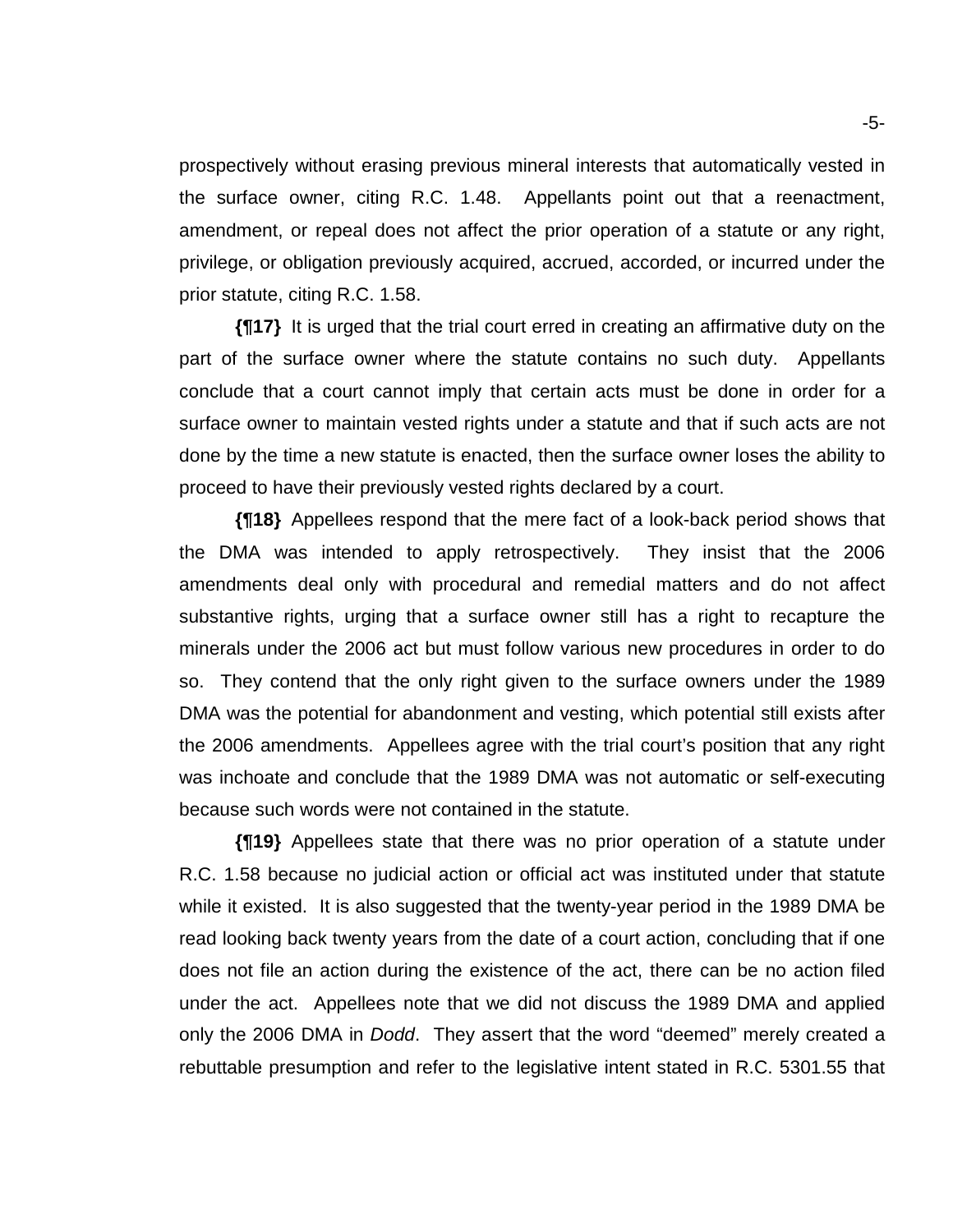the statutes shall be liberally construed to simplify and facilitate land transactions by allowing reliance on the record chain of title.

**{¶20}** The statement in the MTA, that the statutes are to be liberally construed to facilitate and simplify land transactions by allowing reliance on the record chain of title, does not mandate a holding that the 1989 DMA can no longer be utilized after the 2006 amendment. As they state that the 1989 DMA could have been utilized prior to the 2006 DMA, until that point and prior to official confirmation, the title records on an abandoned mineral interest would have been just as unclear then as they are said to be now. In other words, if there was not an irreconcilable conflict during the time of the 1989 DMA,<sup>1</sup> we cannot say such conflict is created as to a prior statute due to the mere enactment of a new version.

**{¶21}** In any event, this was merely a consideration proposed to support the trial court's decision and was not the ultimate ruling by the trial court. As to our *Dodd* case, this was our first encounter with the DMA, and those parties only presented arguments concerning the 2006 DMA and did not present arguments to this court under the 1989 DMA. *See Dodd v. Croskey*, 7th Dist. No. 12HA6, 2013-Ohio-4257. We have thus instructed that the lack of reference to the 1989 DMA in *Dodd* is not dispositive as to whether the 1989 DMA can still be used to assert vested rights. *See Swartz v. Householder,* 7th Dist. Nos. 13JE24, 13JE25, 2014-Ohio-2359, ¶ 17 (if parties do not invoke a statute, we proceed under the impression that the parties agreed that said statute was not dispositive, e.g. if parties were to agree that there was no abandonment under the 1989 DMA, then they would proceed under only the 2006 DMA, and we would accept that position).

 $\overline{\phantom{a}}$  1 <sup>1</sup>In *Swartz*, we addressed a suggestion that the 1989 DMA was invalid because it wholly conflicted with the purpose of the MTA. We pointed out that R.C. 1.51 states that if a general provision conflicts with a special provision, they shall be construed if possible by giving effect to both, and if the conflict is irreconcilable, the special prevails as an exception to the general provision, unless the general provision is the later adoption and the manifest intent is that the general provision prevail. *Swartz*, 7th Dist. Nos. 13JE24, 13JE25 at ¶ 20, citing *Summerville v. Forest Park*, 128 Ohio St.3d 221, 2010-Ohio-6280, 943 N.E.2d 522, ¶ 26-33. We then stated that the DMA is more specific, it was enacted later, and the legislative intent is clearly to reattach mineral interests back to the surface under a twenty-year look back. *Id.*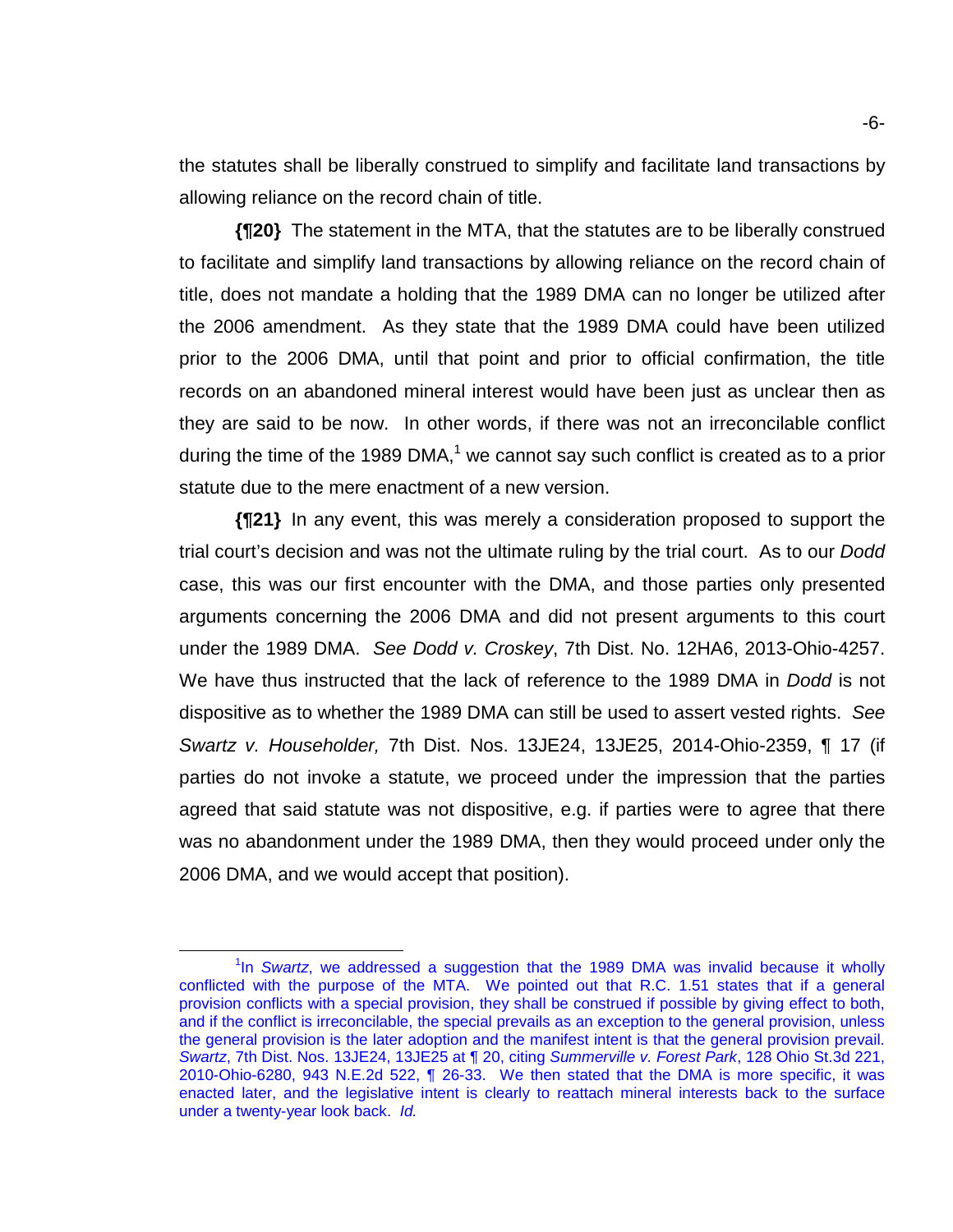**{¶22}** In both *Swartz* and *Walker*, this court ruled on the issue of whether the 1989 DMA can still be used to declare mineral interests abandoned thereunder*.* In *Walker*, we first concluded that the 1989 DMA can still be used after the 2006 amendments because the prior statute was self-executing and the lapsed right automatically vested in the surface owner. *See Walker v. Shondrick-Nau*, 7th Dist. No. 13NO402, 2014-Ohio-1499 (fka *Walker v. Noon*). In *Swartz*, this court maintained the *Walker* holding and reiterated its rationale. In fact, arguments were made to this court in those appeals as to whether this court should adopt the trial court's holding in the very case before us now, and we declined to do so.

**{¶23}** We opined that the 1989 DMA is the type of statute characterized by automatic lapsing and reversion to the surface owner known as a self-executing statute due to the language "shall be deemed abandoned and vested in the owner of the surface if none of the statutory conditions exist." *Swartz*, 7th Dist. Nos. 13JE24, 13JE25 at ¶ 27, citing *Walker* and *Texaco*, 454 U.S. 516 (Indiana's DMA was selfexecuting as it provided the mineral interest shall be extinguished and ownership shall revert upon the non-occurrence of savings events within the pertinent time period).

**{¶24}** This court reviewed R.C. 1.48 and R.C. 1.58 in *Walker* and *Swartz*. Pursuant to R.C. 1.58(A), the reenactment, amendment, or repeal of a statute does not affect the prior operation of the statute or any prior action taken thereunder. R.C. 1.58(A)(1). In addition, the reenactment, amendment, or repeal of a statute does not affect any validation, cure, right, privilege, obligation, or liability previously acquired, accrued, accorded, or incurred thereunder. R.C. 1.58(A)(2). And, the reenactment, amendment, or repeal of a statute does not affect any proceeding or remedy in respect of any such privilege, obligation, or liability and the proceeding or remedy may be instituted, continued, or enforced as if the statute had not been repealed or amended. R.C. 1.58(A)(4).

**{¶25}** Pursuant to R.C. 1.48, "[a] statute is presumed prospective in its application unless expressly made retrospective." In accordance, a statute must "specifically indicate" that it applies retroactively or it will be implemented as applying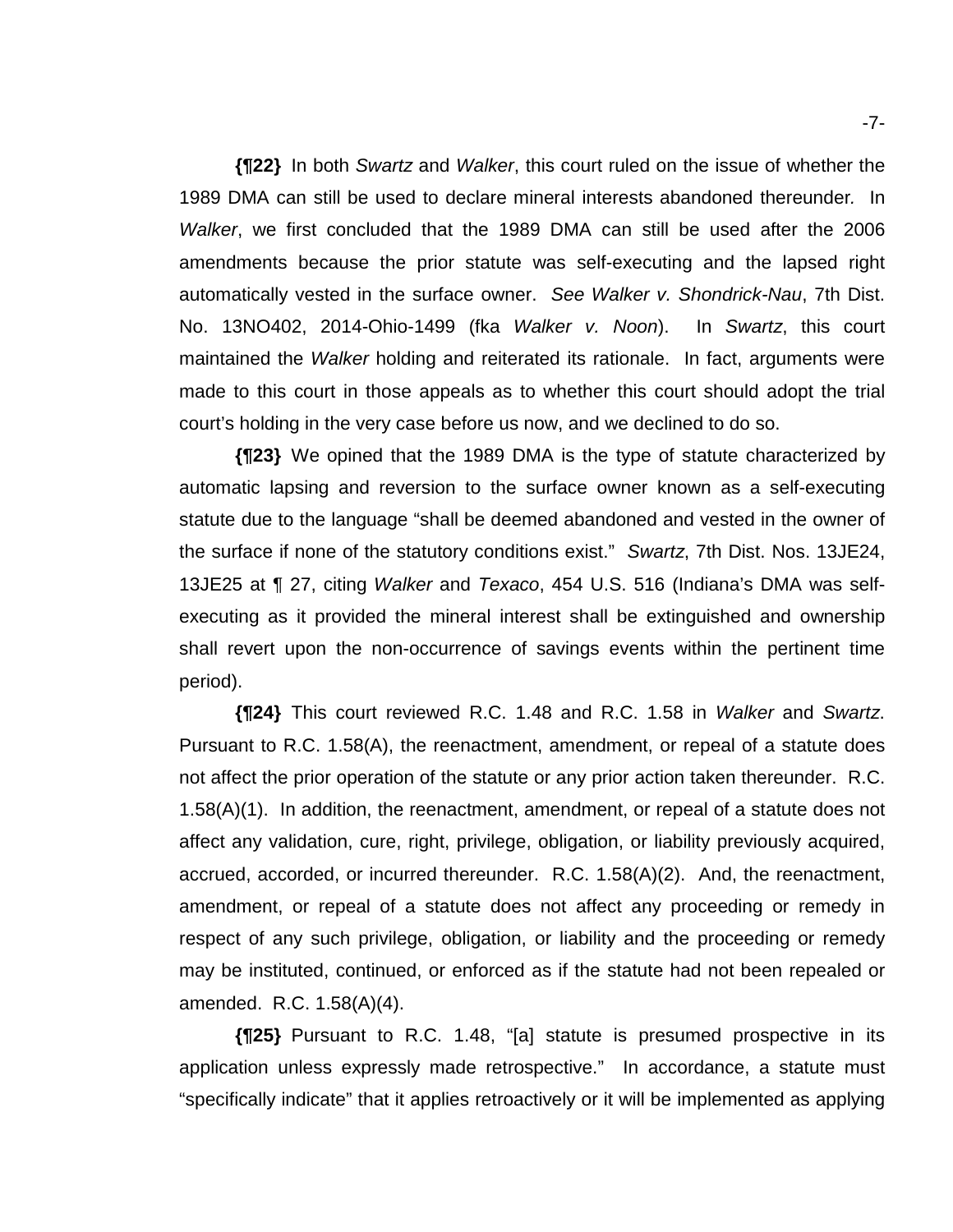only prospectively. *See, e.g., State v. Ferguson*, 120 Ohio St.3d 7, 2008-Ohio-4824, 896 N.E.2d 110, ¶ 15 (to overcome the presumption that it applies only prospectively, the legislature must "clearly proclaim" the retroactive application); *State ex rel. Cincinnati Enquirer v. Jones-Kelley*, 118 Ohio St.3d 81, 2008-Ohio-1770, 886 N.E.2d 206, fn. 2 (not retroactive because legislature did not specify that statute applied retrospectively and no indication that law was clarification as opposed to modification); *Doe v. Archdiocese of Cincinnati*, 109 Ohio St.3d 491, 2006-Ohio-2625, 849 N.E.2d 268, ¶ 40 (if a statute is silent on intent to apply retrospectively, then it applies only prospectively); *Bartol v. Eckert*, 50 Ohio St.31, 33 N.E. 294 (1893).

**{¶26}** We concluded that the statute to be applied is the one existing at the time the cause of action accrued unless the new statute existing at the time the suit was filed enunciates that it applies to causes of action that accrued prior to the effective date. *Swartz*, 7th Dist. Nos. 13JE24, 13JE25 at ¶ 29, citing the above cases and adding *Groch v. Gen. Motors Corp.*, 117 Ohio St.3d 192, 2008-Ohio-546, 883 N.E.2d 377, ¶ 179, 183 (where new statute clearly said that it applied to suits filed after its effective date, it had retroactive application to injuries that occurred prior to enactment). *See also Walker*, 7th Dist. No. 13NO402 at ¶45-50, reviewing *Cadles of Grassy Meadows, II, LLC v. Kistner*, 6th Dist. No. L-09-1267, 2010-Ohio-2251, ¶17 (a new statute of limitations for revivor of judgments, which shortened the time for such action, did not apply to judgments that became dormant prior to enactment where that new statute of limitations contained no clear expression of retrospective application, even though the statute was enacted before the revivor action was filed).

**{¶27}** This court stated that a vested interest can be a property right created by statute; a vested interest so completely and definitely belongs to a person that it cannot be impaired or taken away without the person's consent. *See Walker,* 7th Dist. No. 13NO402 at ¶ 40, quoting *State ex rel. Jordan v. Industrial Comm.*, 120 Ohio St.3d 412, 2008-Ohio-6137, 900 N.E.2d 150, ¶ 9; *Swartz*, 7th Dist. Nos. 13JE24, 13JE25 at ¶ 29. The 1989 DMA, with its three-year grace period, specifies that the mineral interest is deemed abandoned and the surface owner obtains a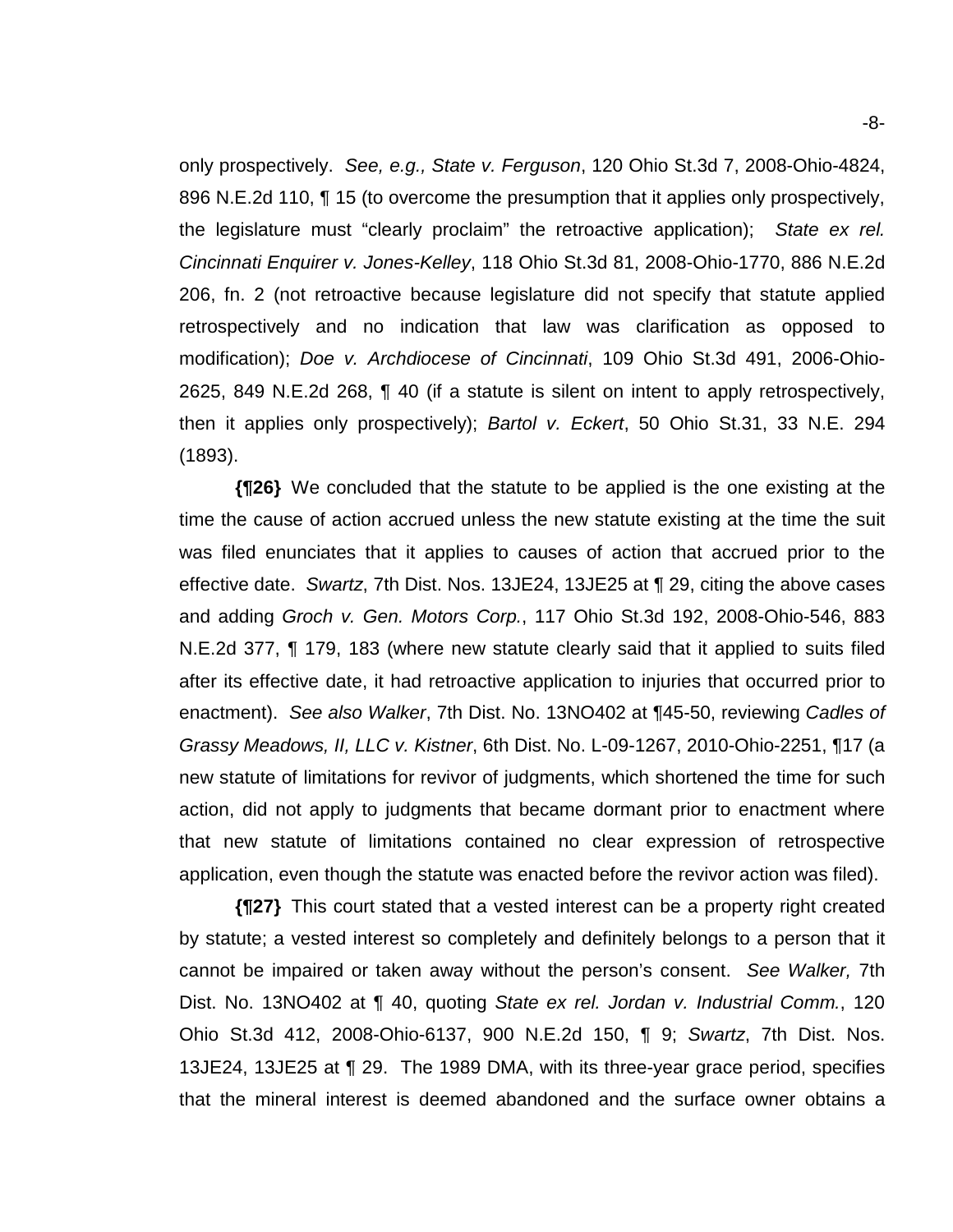vested right if any of the listed circumstances apply, none of which are disputed on appeal here. *See* Former R.C. 5301.56(B)(1).

**{¶28}** The 2006 DMA deals with rights that have not yet been deemed abandoned and vested as it states, "Before a mineral interest becomes vested under division (B) of this section in the owner of the surface of the lands subject to the interest, the owner of the surface subject to the interest shall do both of the following \* \* \*." *See Swartz*, 7th Dist. Nos. 13JE24, 13JE25 at ¶ 35, citing R.C. 5301.56(E). The current DMA thus eliminated automatic vesting after June 30, 2006 (imposing new enforcement obligations on the surface owner and redrawing the savings event timeline).

**{¶29}** But, this does not mean that it erased interests that were previously deemed vested (merely because a suit had not yet been filed to formalize the reverter). *Id.* The most pertinent definition of the word "deem" here would be: "to treat [a thing] as being something that it is not, or as possessing certain qualities that it does not possess. It is a formal word often used in legislation to create legal fictions \* \* \*." Garner, *The Dictionary of Modern Legal Usage*, 254 (2d Ed.1995).

**{¶30}** The conclusion made was that when the 2006 version was enacted, any mineral interest that was treated as abandoned under the 1989 version stayed abandoned and continued to be vested in the surface owner, and once the mineral interest vested in the surface owner, it reunited with the surface estate pursuant to statute regardless of whether the event had yet to be formalized. *See Swartz*, 7th Dist. Nos. 13JE24, 13JE25 at ¶ 34, citing *Walker*, 7th Dist. No. 13NO402 at ¶ 41. It was pointed out that the 2006 DMA contains no language eliminating property rights that were previously expressly said to be vested, i.e. it contains no statement that its new requirements for surface owners and the new rights for mineral holders apply retrospectively. *See Swartz*, 7th Dist. Nos. 13JE24, 13JE25 at ¶ 34, citing *Walker*, 7th Dist. No. 13NO402 at ¶ 51. It was therefore decided that absent express language eliminating the prior automatic abandonment and vesting of rights under the old act, the amendments do not affect causes already existing (regardless of whether a suit is filed before or after the amendments). *See id.*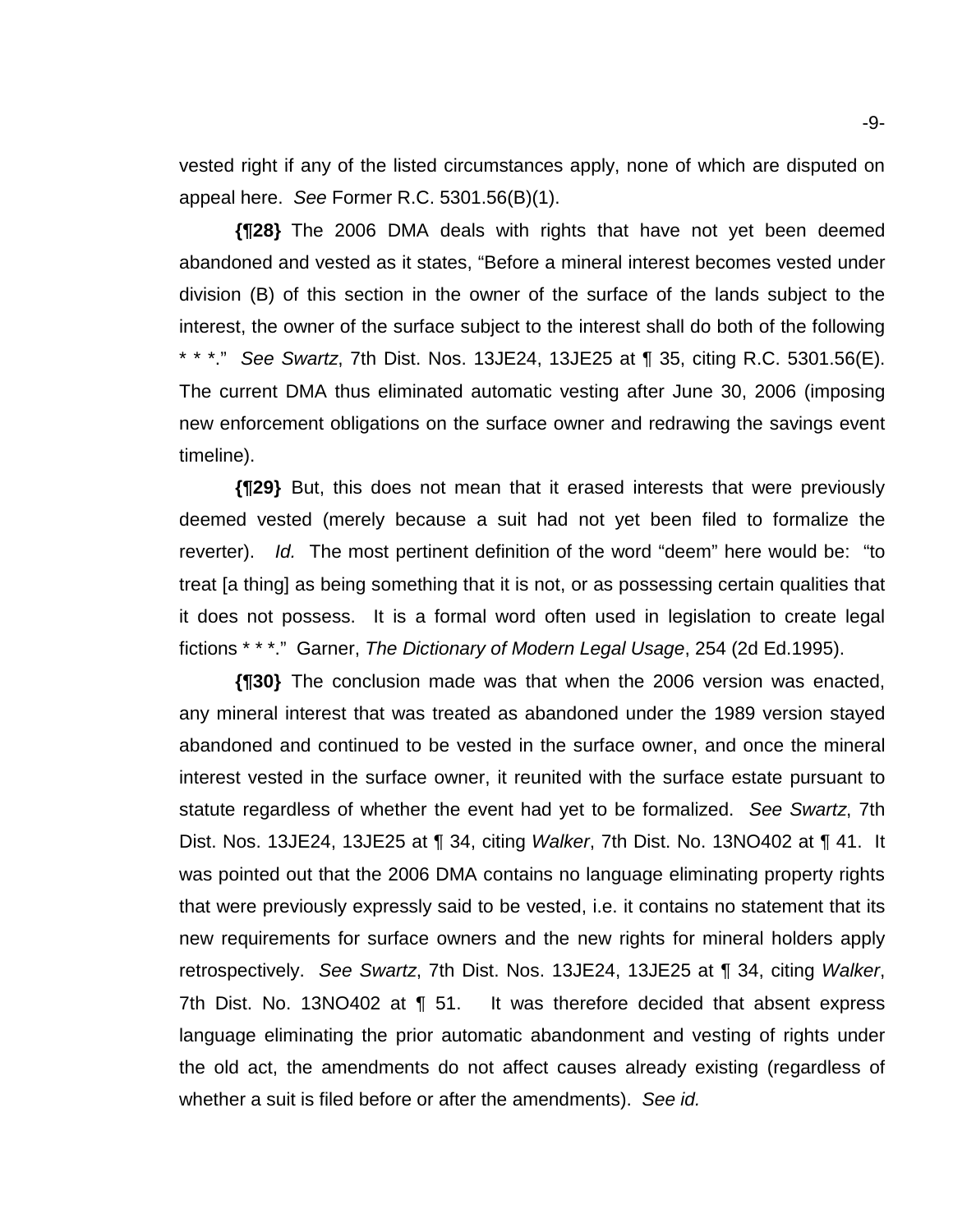**{¶31}** We explained that a look-back period (which already existed under the old statute) did not expressly or even implicitly make a statute retroactive. *Id.* at fn. 2. The notice of abandonment is the new trigger for the look-back, which item can only apply prospectively because one could not file a notice of abandonment with the 2006 DMA statutory effects and triggers before it was even created. In other words, the new DMA instituted *a new look-back initiator* (the notice of abandonment) to be employed prospectively in the future. *Id.* It was expressed in *Swartz*:

To some, the result reached by the trial court in *Dahlgren* may seem fair, equitable, and practical under a theory that it is the initial forfeiture that should be abhorred by the law rather than the later forfeiture of a property right obtained by forfeiture in the first place. However, legislatures around the country found such initial abandonment and unification with the surface to be important to the state, and the United States Supreme Court agreed that the state has such legitimate interests.

"It is as if *Dahlgren* construed the amendments to be a type of implied statute of limitations for asserting rights granted under the 1989 DMA. Essentially, *Dahlgren* found that a vested right was eliminated by a non-retrospective statutory amendment (an amendment with no grace period unlike the 1989 DMA). *Dahlgren* concluded that the lack of savings events at most created an inchoate right because judicial action would be required in order to officially transfer ownership on the records (or a recording of a disputed title so the mineral owner could contest the dispute).

"Yet, the terms "inchoate" and "vested" are generally opposites. *See, e.g., Bauman v. Hogue*, 160 Ohio St. 296, 301, 116 N.E.2d 439 (1953); *Walker*, 7th Dist. No. 13NO402 at ¶ 43. An inchoate right is a right that *has not fully* developed, matured, *or vested*. Black's Law Dictionary (9th Ed.2009) (online). We conclude that it is contrary to the plain language of the statute to hold that the surface owner's right to the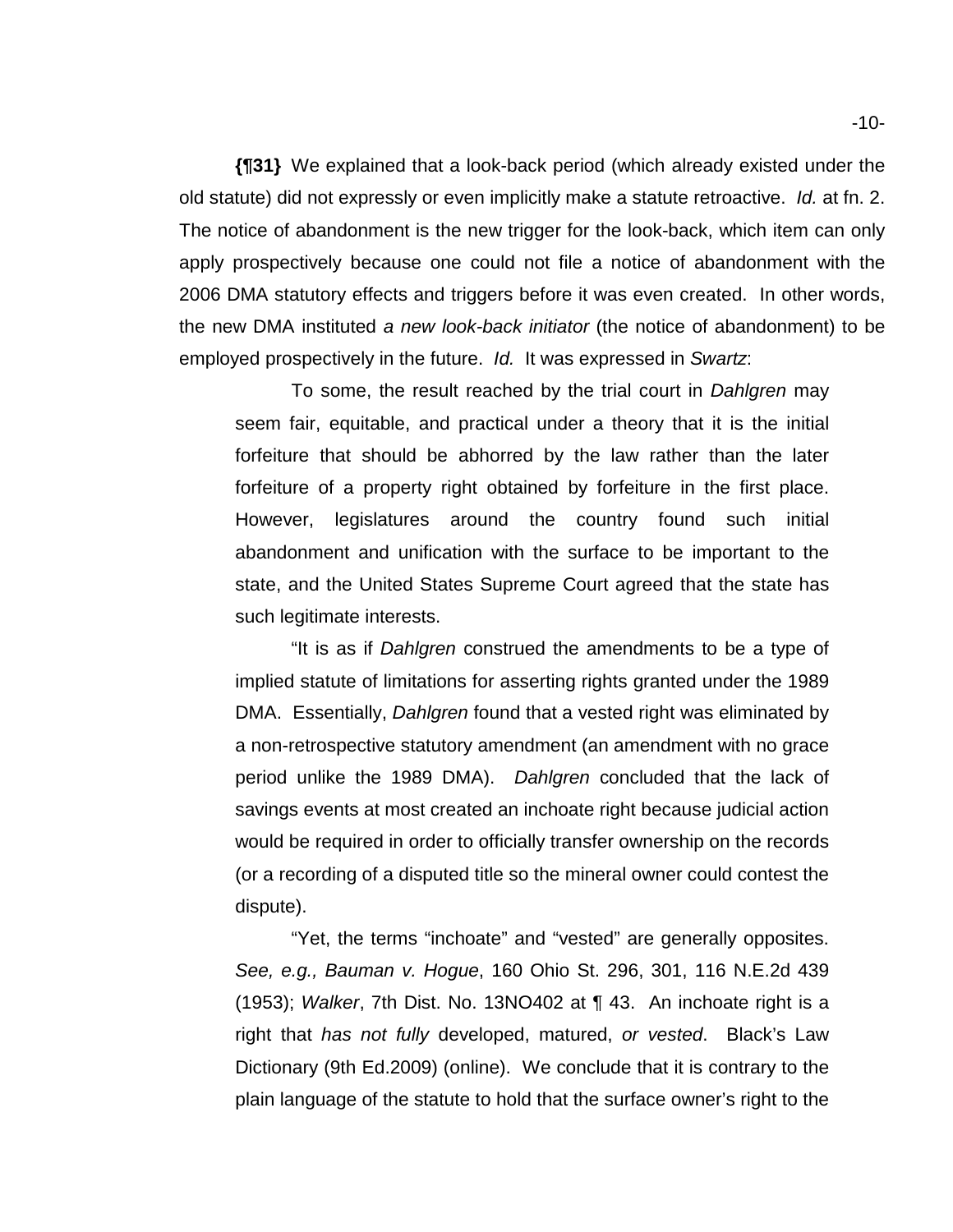abandoned mineral interests are inchoate even though the statute expressly stated that the right vested upon the lack of a savings event within the pertinent time period. Finally, we note that *Dahlgren* expressed concern about the opportunity to contest abandonment without recognizing that the very suit before it was the opportunity to so contest (that there were savings events in the pertinent time period).

"As we held in *Walker*, the 1989 DMA can still be utilized for mineral interests that were deemed vested thereunder \* \* \*."

*Swartz*, 7th Dist. Nos. 13JE24, 13JE25 at ¶ 36-39. *See also Walker*, 7th Dist. No. 13NO402, ¶ 43 ("the *Dahlgren* court's characterization of the mineral rights under the 1989 version is contrary to the statute itself, which stated that the mineral rights are 'vested.' ").

**{¶32}** We also expressed that the 1989 DMA need not be seen as incomplete for failing to mention specific implementation provisions. *Swartz,* 7th Dist. Nos. 13JE24, 13JE25 at ¶ 22. A court action, such as for declaratory judgment or quiet title to formalize the statutory vesting, already legally existed as a matter of course, and a statute need not explain to the reader how they can file a court action to have their vested rights formally declared. *Id. See also Texaco v. Short*, 454 U.S. 516, 102 S.Ct. 781, 70 L.Ed.2d 738 (1982) (which emphasized the difference between the self-executing feature of a dormant mineral act and a subsequent judicial determination that a lapse did occur).

**{¶33}** As we have specifically ruled that the 1989 DMA can still be used to declare mineral interests abandoned, we resort to stare decisis as governing here. This assignment of error is sustained.

#### ASSIGNMENT OF ERROR NUMBER TWO

**{¶34}** As a second assignment of error, the landowners posit: "The trial court erred in finding application of the Former Act violative of Due Process."

**{¶35}** Here, the surface owners wish to preemptively contest any suggestion that the 1989 DMA deprived the mineral holders of an opportunity to dispute the claims, apparently in case the mineral holders raised a cross-assignment. The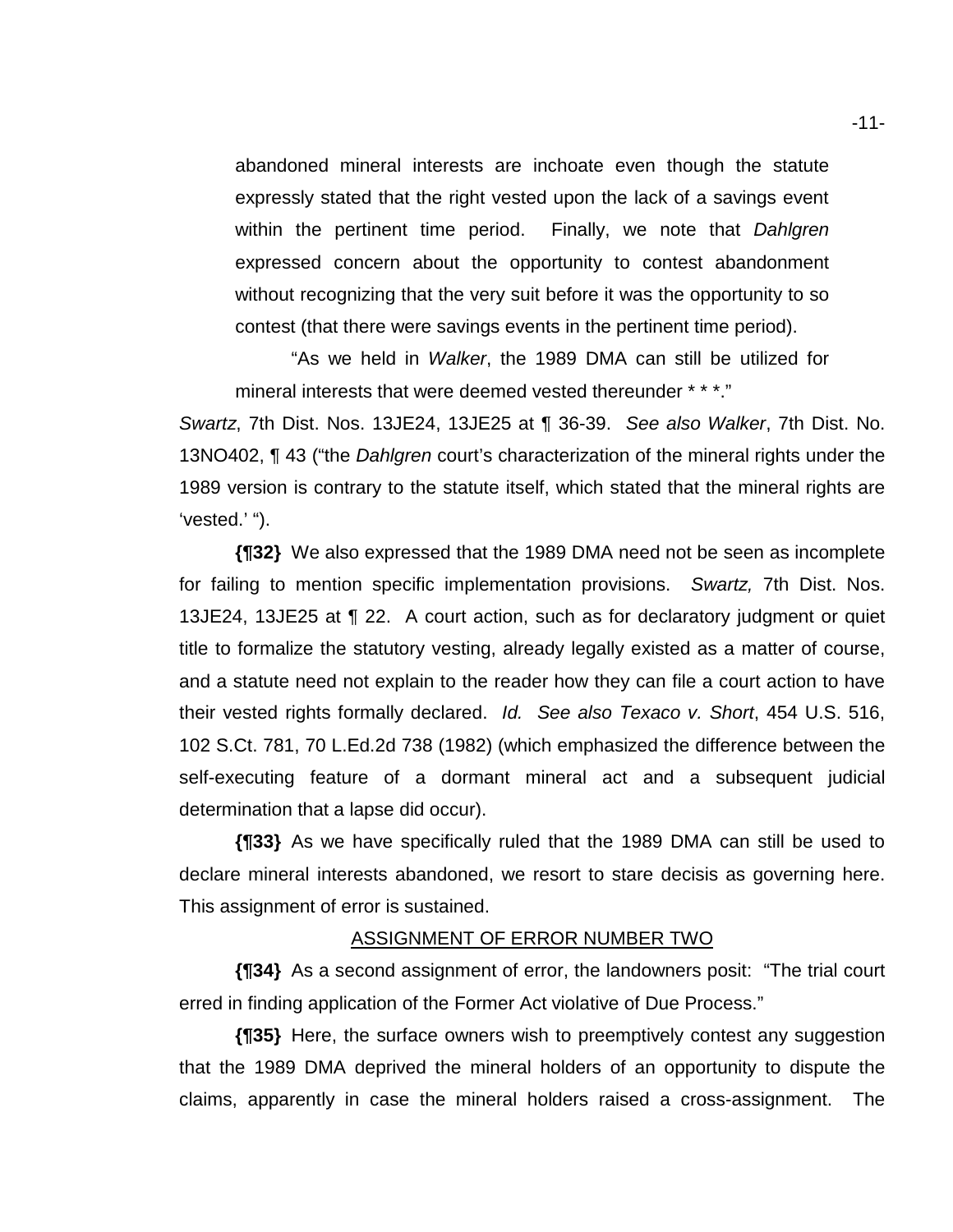surface owners point out that the 1989 DMA provided a three-year grace period during which mineral holders could file a claim to preserve and avoid abandonment. They also state that mineral holders can always file a declaratory judgment or quiet title action, noting that this was the remedy chosen by the Dahlgrens here. They note that the Dahlgrens' inability to prove a savings event because one did not occur has no relation to due process.

**{¶36}** The Dahlgrens respond to this assignment with suggestions as to unconstitutionality of the 1989 DMA. However, we refuse to render a decision on constitutionality here. As Chesapeake (the Dahlgrens' fellow appellee) points out, the trial court mentioned some constitutional concerns in dicta, but the court refrained from ruling on those issues. This issue assigned by the surface owners as potential error need not be addressed because the trial court did not actually declare that the 1989 DMA was unconstitutional.

**{¶37}** The trial court's decision is based upon its conclusion that the 1989 Act impliedly requires implementation before it finally settled rights and that absent implementation by the surface owner (by court action or recordation of a document in the recorder's office) prior to the 2006 amendments, the 2006 amendments govern. In explaining what appear to be various policy reasons in support of its conclusion, the court stated that it "doubts" statutory abandonment would be constitutionally enforceable without giving the mineral holder "the opportunity to dispute the relevant claims." The trial court noted the *Texaco* statement regarding due process prior to judgment in a quiet title action and concluded that without notice and an opportunity to be heard, statutory abandonment may violate Art. I, Sec. 19 of Ohio's Constitution. The trial court then *declared that it need not determine that issue* where other considerations reach the same result.

**{¶38}** The court generally stated that due process mandates notice and opportunity to respond before a dispute about statutory rights can be resolved and mentioned that statutes should be construed in the manner that best confirms their constitutionality. The court then accepted for purposes of its decision that the 1989 DMA deemed the minerals abandoned if none of the statutory conditions existed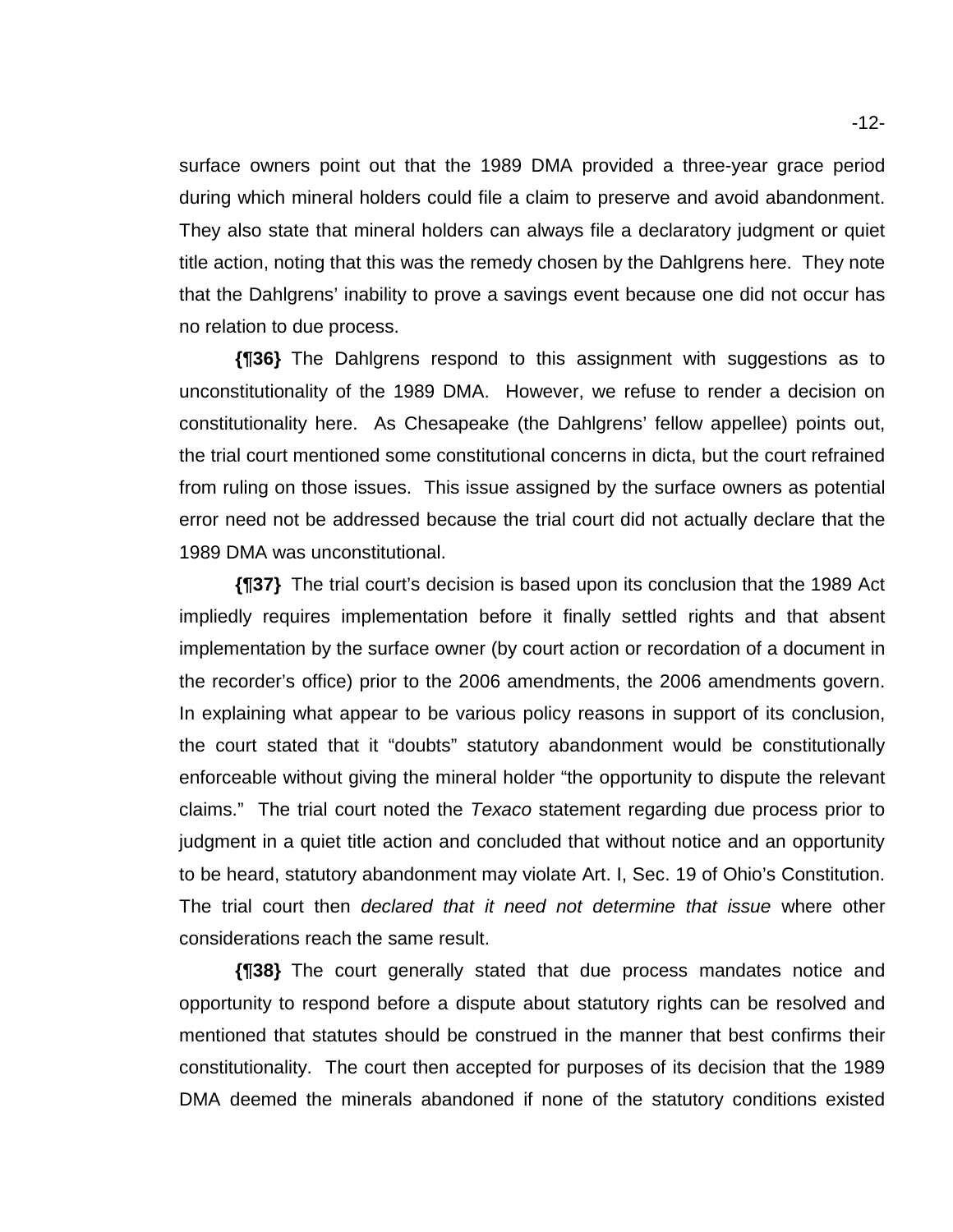within twenty years of March 22, 1989 (or in the three years thereafter). The court concluded that the 1989 DMA created at most an inchoate right and did not transfer ownership without judicial confirmation or other opportunity to contest a claim that there were no relevant savings events. The court added that the 2006 amendments were mere procedural changes and that current procedures governing the dispute must be applied.

**{¶39}** The trial court's due process expressions challenged by appellants are mere observational concerns and dicta rather than rulings invalidating the 1989 DMA on constitutional grounds. The court's essential holding was that the 1989 DMA could no longer be applied after the 2006 amendments.

**{¶40}** In *Swartz*, we mentioned that a statute could not be challenged as unconstitutional in a declaratory judgment action without notification to the attorney general of the constitutional challenge. *See Swartz*, 7th Dist. Nos. 13JE24, 13JE25 at ¶ 36, citing R.C. 2721.12 (if any statute \* \* \* is alleged to be unconstitutional, the attorney general also shall be served with a copy of the complaint in the action or proceeding and shall be heard."); *Cicco v. Stockmaster*, 89 Ohio St.3d 95, 98-100, 728 N.E.2d 1066 (2000) (reiterating that this requirement is jurisdictional and finding a problem even where the attorney general was given copy of the summary judgment motion where constitutionality was first raised); *Malloy v. Westlake*, 52 Ohio St.2d 103, 105-107, 370 N.E.2d 457 (1977). This was a declaratory judgment action by the Dahlgrens.

**{¶41}** Importantly, they did not seek in their complaint to have the 1989 DMA ruled unconstitutional as a violation of due process. In fact, their last filing in the trial court *specified that they do not challenge the constitutionality of the DMA*. (Nov. 1, 2013 Response to Defendant's Request for Judgment). In *Walker* and *Shannon*, we refused to address the matter of whether the 1989 DMA was constitutional where said issue was not properly preserved below. Moreover, the stipulations here concluded that if the oil and gas interests have as a matter of law been abandoned and vested in the surface owner by operation of former R.C. 5301.56, then the defendant landowners are the owners and holders of the mineral interests, but if the